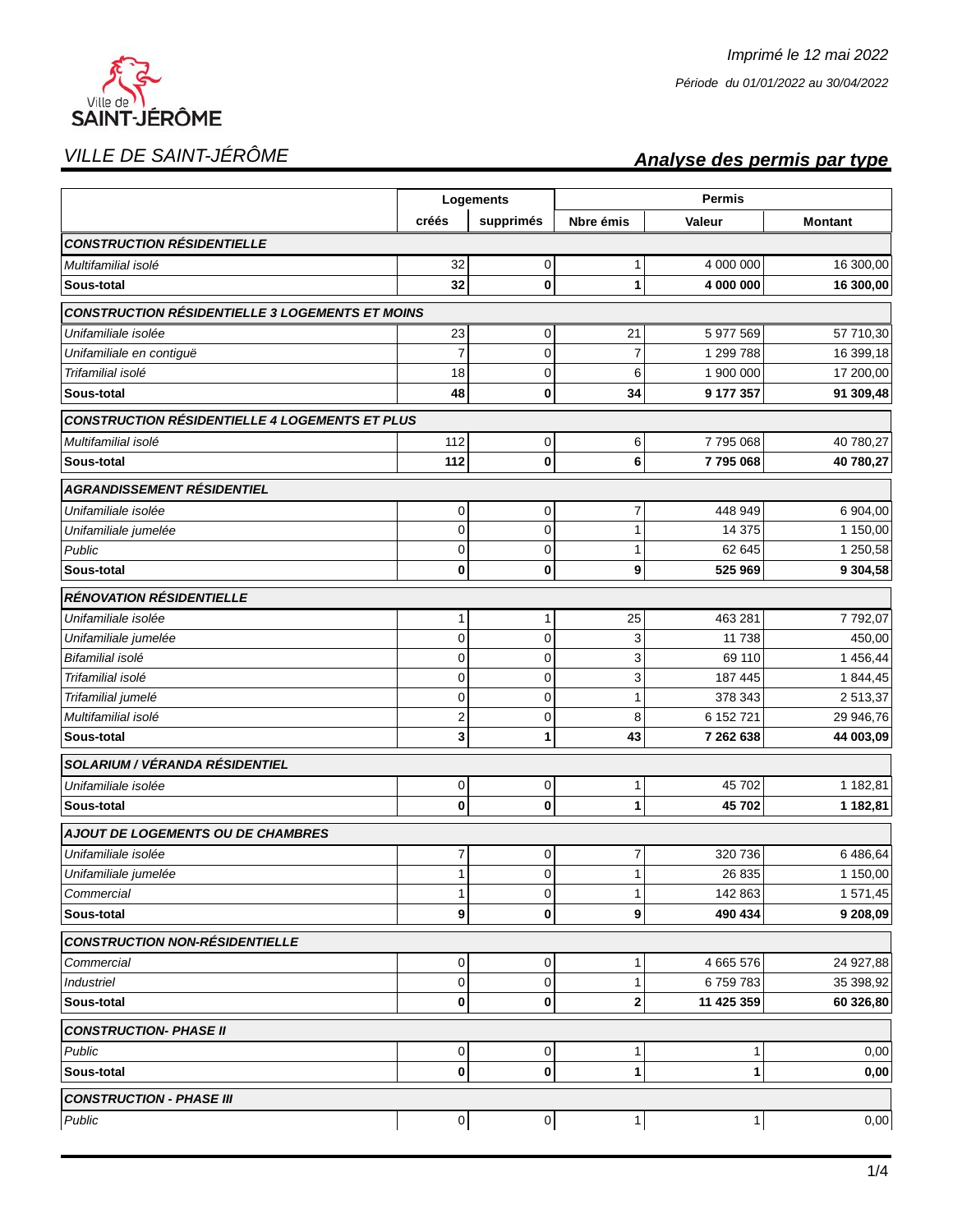|                                                                       | Logements |           |             | <b>Permis</b> |                     |  |
|-----------------------------------------------------------------------|-----------|-----------|-------------|---------------|---------------------|--|
|                                                                       | créés     | supprimés | Nbre émis   | Valeur        | <b>Montant</b>      |  |
| Sous-total                                                            | 0         | 0         | 1           | 1             | 0,00                |  |
| <b>AGRANDISSEMENT NON-RÉSIDENTIEL</b>                                 |           |           |             |               |                     |  |
| Commercial                                                            | 0         | 0         | 1           | 177 348       | 1886,74             |  |
| <b>Industriel</b>                                                     | 0         | 0         | 3           | 6 546 131     | 36 330,66           |  |
| Sous-total                                                            | O         | 0         | 4           | 6723479       | 38 217,40           |  |
| <b>AGRANDISSEMENT BÂTIMENT PUBLIC</b>                                 |           |           |             |               |                     |  |
| Public                                                                | $\pmb{0}$ | 0         | 1           | 8910020       | 46 150,10           |  |
| Sous-total                                                            | $\bf{0}$  | 0         | 1           | 8910020       | 46 150,10           |  |
| <b>RÉNOVATION NON-RÉSIDENTIELLE</b>                                   |           |           |             |               |                     |  |
| Commercial                                                            | 0         | 0         | 7           | 2 2 9 3 3 7 6 | 16 704,38           |  |
| <b>Industriel</b>                                                     | 0         | 0         | 1           | 1 100 000     | 5 500,00            |  |
| Public                                                                | 0         | 0         | 1           | 215 000       | 2 075,00            |  |
| Sous-total                                                            | $\bf{0}$  | 0         | 9           | 3613376       | 24 279,38           |  |
| RÉNOVATION D'UN BÂTIMENT PUBLIC                                       |           |           |             |               |                     |  |
| Public                                                                | 0         | 0         | 4           | 6 448 436     | 36 242,19           |  |
| Sous-total                                                            | $\bf{0}$  | 0         | 4           | 6 448 436     | 36 242,19           |  |
| <b>CONSTRUCTION D'UN GARAGE</b>                                       |           |           |             |               |                     |  |
|                                                                       |           |           |             | 207 150       |                     |  |
| Unifamiliale isolée<br>Sous-total                                     | 0<br>0    | 0<br>0    | 4<br>4      | 207 150       | 2621,45<br>2 621,45 |  |
| <b>RÉNOVATION D'UN GARAGE</b>                                         |           |           |             |               |                     |  |
|                                                                       |           |           |             |               |                     |  |
| Unifamiliale isolée                                                   | 0         | 0         | 1           | 4 0 3 0       | 100,00              |  |
| Sous-total                                                            | $\bf{0}$  | 0         | 1           | 4 0 3 0       | 100,00              |  |
| CONSTRUCTION D'UN BÂTIMENT ET D'ÉQUIPEMENT ACCESSOIRE RÉSIDENTIEL     |           |           |             |               |                     |  |
| Unifamiliale isolée                                                   | 0         | 0         | 8           | 188 222       | 1704,17             |  |
| Sous-total                                                            | 0         | 0         | 8           | 188 222       | 1704,17             |  |
| CONSTRUCTION D'UN BÂTIMENT ET D'ÉQUIPEMENT ACCESSOIRE NON-RÉSIDENTIEL |           |           |             |               |                     |  |
| Foresterie                                                            | 0         | 0         | 1           | 454 250       | 3 271,25            |  |
| Sous-total                                                            | 0         | 0         | 1           | 454 250       | 3 271,25            |  |
| <b>INSTALLATION SEPTIQUE</b>                                          |           |           |             |               |                     |  |
| Unifamiliale isolée                                                   | 0         | 0         | 19          | 310 036       | 1 950,00            |  |
| Foresterie                                                            | 0         | 0         |             | 15 000        | 50,00               |  |
| Sous-total                                                            | $\bf{0}$  | 0         | 20          | 325 036       | 2 000,00            |  |
| <b>OUVRAGE DE CAPTAGE D'EAU</b>                                       |           |           |             |               |                     |  |
| Unifamiliale isolée                                                   | 0         | 0         | 5           | 61 500        | 1750,00             |  |
| Foresterie                                                            | 0         | 0         | 1           | 10 000        | 50,00               |  |
| Sous-total                                                            | 0         | 0         | 6           | 71 500        | 1800,00             |  |
| <b>ARROSAGE</b>                                                       |           |           |             |               |                     |  |
|                                                                       | $\pmb{0}$ | 0         | 2           | 550           | 0,00                |  |
| Sous-total                                                            | 0         | 0         | $\mathbf 2$ | 550           | 0,00                |  |
| STATIONNEMENT, ESPACE DE CHARGEMENT/DÉCHARGEMENT NON-RÉSIDENTIEL      |           |           |             |               |                     |  |
| Public                                                                | 0         | 0         | 1           | 4746817       | 20 087,27           |  |
| Sous-total                                                            | 0         | 0         | 1           | 4746817       | 20 087,27           |  |
| AMÉNAGEMENT DES TERRAINS AUTRES QUE RÉSIDENTIELS                      |           |           |             |               |                     |  |
| Commercial                                                            |           |           |             | 13 3 8 3      | 100,00              |  |
| Sous-total                                                            | 0<br>0    | 0<br>0    | 1<br>1      | 13 3 8 3      | 100,00              |  |
|                                                                       |           |           |             |               |                     |  |
| REMBLAI ET/OU DÉBLAI                                                  |           |           |             |               |                     |  |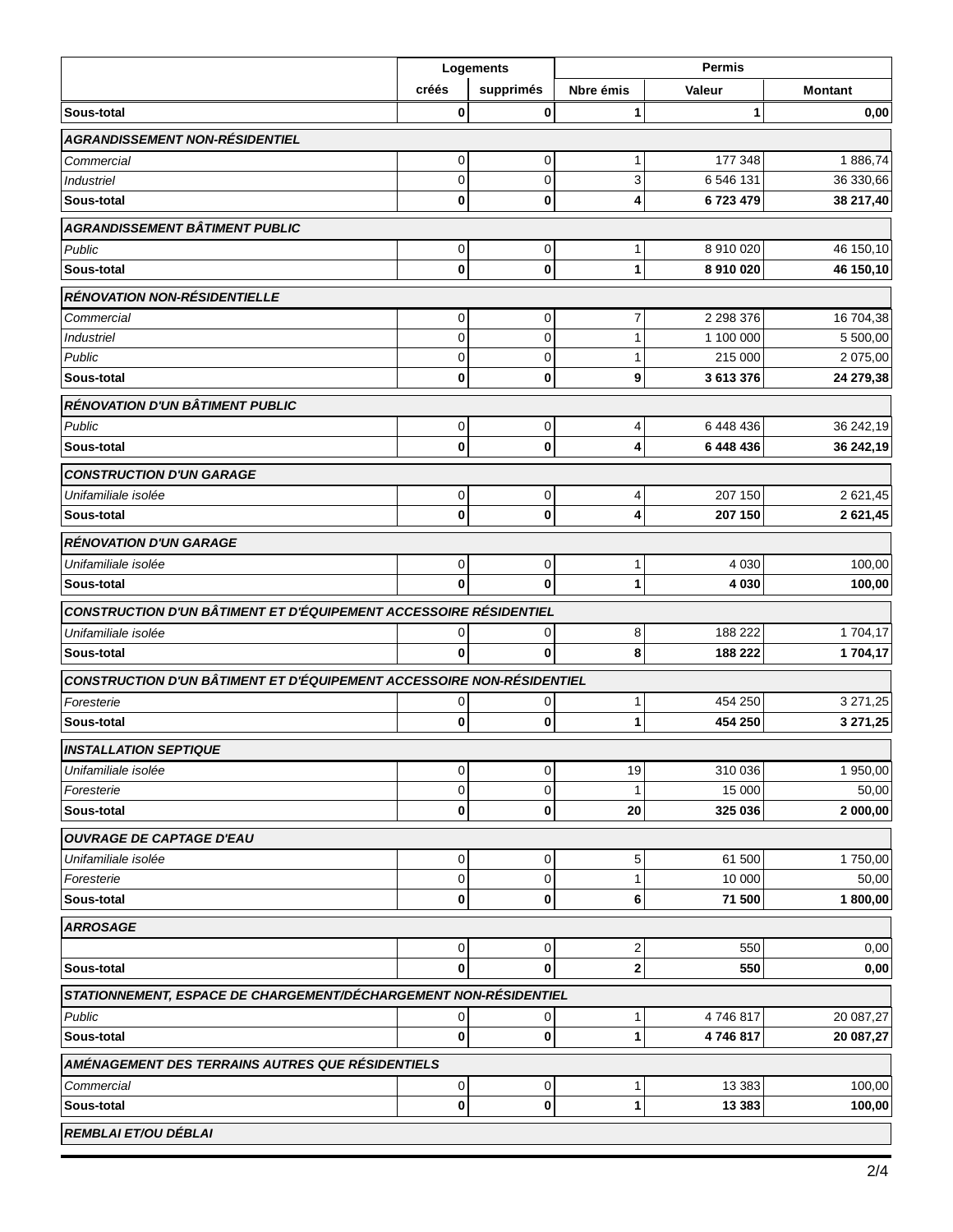|                                                        | Logements                |                          | <b>Permis</b>                |          |                 |  |  |
|--------------------------------------------------------|--------------------------|--------------------------|------------------------------|----------|-----------------|--|--|
|                                                        | créés                    | supprimés                | Nbre émis                    | Valeur   | <b>Montant</b>  |  |  |
| Unifamiliale isolée                                    | 0                        | 0                        | 1                            | 8 0 4 8  | 0,00            |  |  |
| Commercial                                             | $\mathbf 0$              | 0                        | 1                            | 227 359  | 0,00            |  |  |
| Sous-total                                             | 0                        | 0                        | 2                            | 235 407  | 0,00            |  |  |
| <b>ABATTAGE D'ARBRE(S)</b>                             |                          |                          |                              |          |                 |  |  |
|                                                        | 0                        | 0                        | 1                            | 600      | 0,00            |  |  |
| Unifamiliale isolée                                    | $\mathbf 0$              | 0                        | 57                           | 63 913   | 0,00            |  |  |
| Unifamiliale jumelée                                   | 0                        | 0                        | 3                            | 1 300    | 0,00            |  |  |
| Bifamilial isolé                                       | 0                        | $\mathbf 0$              | 3                            | 2655     | 0,00            |  |  |
| Trifamilial jumelé                                     | 0                        | 0                        | 1                            | 1 500    | 0,00            |  |  |
| Multifamilial isolé                                    | 0                        | 0                        | 1                            | 1 1 5 0  | 0,00            |  |  |
| Terrain vacant                                         | 0                        | 0                        | 1                            | 900      | 0,00            |  |  |
| Sous-total                                             | 0                        | 0                        | 67                           | 72 018   | 0,00            |  |  |
| <b>ABATTAGE D'ARBRE(S) AUTRES CAS</b>                  |                          |                          |                              |          |                 |  |  |
| <b>Industriel</b>                                      | 0                        | 0                        | 2                            | 0        | 100,00          |  |  |
| Public                                                 | 0                        | 0                        | $\mathbf{1}$                 | 111 250  | 50,00           |  |  |
| Foresterie                                             | 0                        | $\mathbf 0$              | 1                            | $\Omega$ | 50,00           |  |  |
| Terrain vacant                                         | $\mathbf 0$              | $\mathbf 0$              | $\overline{2}$               | 222 890  | 100,00          |  |  |
| Sous-total                                             | $\bf{0}$                 | $\bf{0}$                 | 6                            | 334 140  | 300,00          |  |  |
| DÉMOLITION D'UN BÂTIMENT PRINCIPAL (Comité démolition) |                          |                          |                              |          |                 |  |  |
| Public                                                 | $\mathbf 0$              | $\pmb{0}$                | 1                            | 15 000   | 1 100,00        |  |  |
| Sous-total                                             | 0                        | 0                        | 1                            | 15 000   | 1 100,00        |  |  |
| DÉMOLITION D'UN BÂTIMENT PRINCIPAL OU ACCESSOIRE       |                          |                          |                              |          |                 |  |  |
| Unifamiliale isolée                                    | 0                        | 1                        | 2                            | 14814    | 200,00          |  |  |
| Trifamilial isolé                                      | $\mathbf 0$              | 3                        | 1                            | 51 738   | 1700,00         |  |  |
| Commercial                                             | 0                        | 0                        | 1                            | 100      | 100,00          |  |  |
| Sous-total                                             | 0                        | 4                        | 4                            | 66 652   | 2 000,00        |  |  |
| <b>AFFICHAGE</b>                                       |                          |                          |                              |          |                 |  |  |
| Bifamilial isolé                                       | $\mathbf 0$              | 0                        | 1                            | 4 500    | 100,00          |  |  |
| Commercial                                             | 0                        | $\mathbf 0$              | 26                           | 807 628  | 6 200,00        |  |  |
| Sous-total                                             | 0                        | 0                        | 27                           | 812 128  | 6 300,00        |  |  |
| <b>AFFICHAGE TOURISTIQUE</b>                           |                          |                          |                              |          |                 |  |  |
| Commercial                                             | $\pmb{0}$                | $\mathbf 0$              | $\mathbf{1}$                 | 15771    | 2 600,00        |  |  |
| Sous-total                                             | $\bf{0}$                 | $\mathbf 0$              | 1                            | 15771    | 2 600,00        |  |  |
| <b>PISCINE</b>                                         |                          |                          |                              |          |                 |  |  |
| Unifamiliale isolée                                    | 0                        | 0                        | 65                           | 1681689  | 6 300,00        |  |  |
| Unifamiliale jumelée                                   | $\mathbf 0$              | $\mathbf 0$              | 3                            | 21 061   | 300,00          |  |  |
| Unifamiliale en contiguë                               | 0                        | $\mathbf 0$              | 4                            | 47 907   | 400,00          |  |  |
| Bifamilial isolé                                       | $\mathbf 0$              | $\mathbf 0$              | 1                            | 8 0 0 0  | 100,00          |  |  |
| Sous-total                                             | $\bf{0}$                 | $\bf{0}$                 | 73                           | 1758 657 | 7 100,00        |  |  |
| <b>MODIFICATION(S) PISCINE</b>                         |                          |                          |                              |          |                 |  |  |
| Unifamiliale isolée                                    | 0                        | 0                        | 6                            | 65 958   | 300,00          |  |  |
| Sous-total                                             | $\bf{0}$                 | $\bf{0}$                 | 6                            | 65 958   | 300,00          |  |  |
| <b>DÉMOLITION PISCINE</b>                              |                          |                          |                              |          |                 |  |  |
| Unifamiliale isolée                                    | $\mathsf 0$              | $\overline{0}$           | $\mathbf 2$                  | 4 0 0 0  | 200,00          |  |  |
| Sous-total                                             | 0                        | $\bf{0}$                 | 2                            | 4 0 0 0  | 200,00          |  |  |
|                                                        |                          |                          |                              |          |                 |  |  |
| <b>CHANGEMENT D'USAGE</b><br>Unifamiliale isolée       |                          |                          |                              |          |                 |  |  |
| Commercial                                             | $\mathbf 0$<br>$\pmb{0}$ | $\mathbf 0$<br>$\pmb{0}$ | 1<br>$\overline{\mathbf{c}}$ | 0<br>0   | 50,00<br>100,00 |  |  |
|                                                        |                          |                          |                              |          |                 |  |  |